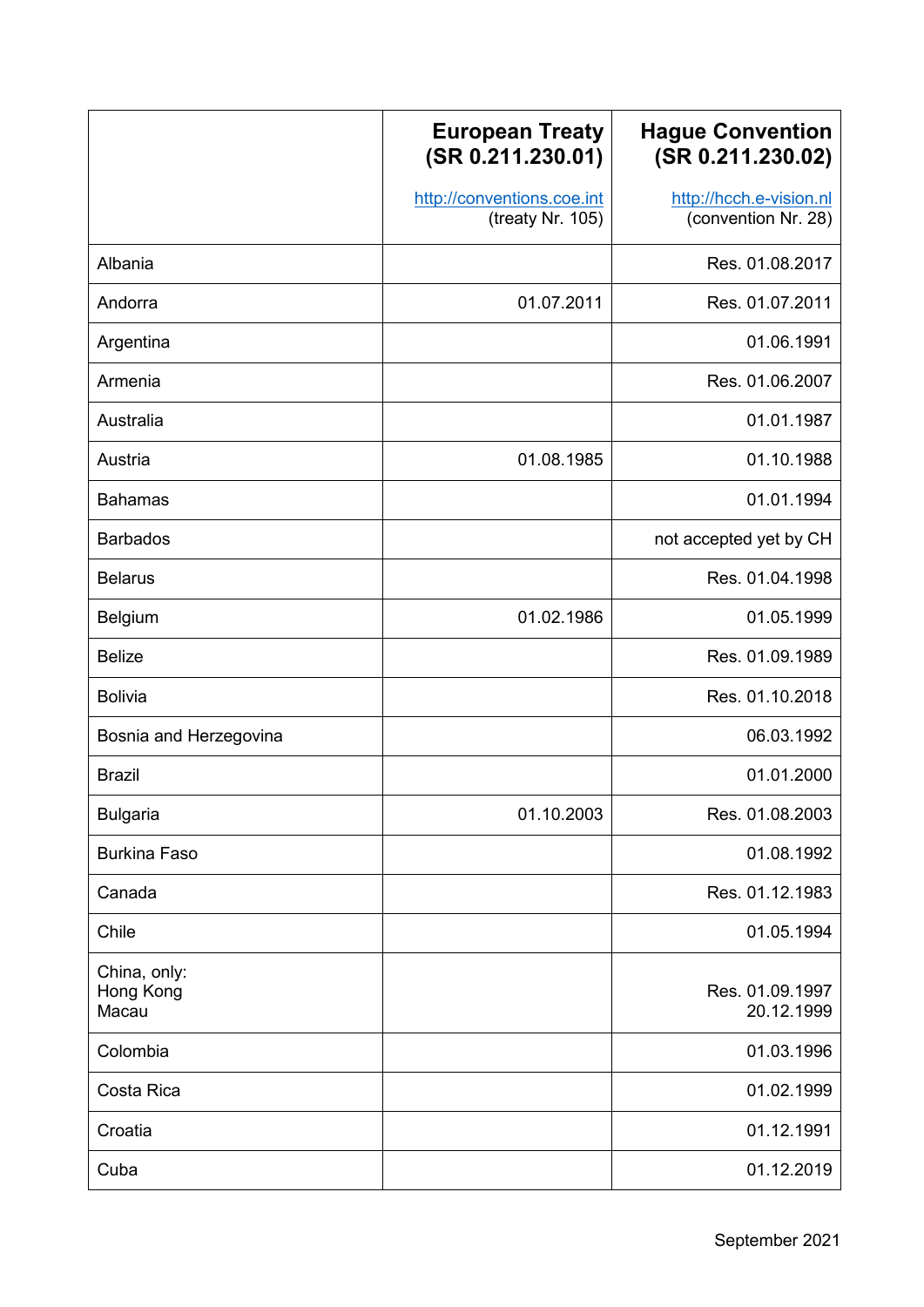| Cyprus                | 01.10.1986 | 01.02.1995             |
|-----------------------|------------|------------------------|
| <b>Czech Republic</b> | 01.07.2000 | Res. 01.03.1998        |
| <b>Denmark</b>        | 01.08.1991 | Res. 01.07.1991        |
| Dominican Republic    |            | 01.11.2004             |
| Ecuador               |            | 01.04.1992             |
| El Salvador           |            | Res. 01.05.2001        |
| Estonia               | 01.09.2001 | Res. 01.07.2001        |
| Fiji                  |            | 01.06.1999             |
| Finland               | 01.08.1994 | Res. 01.08.1994        |
| France                | 01.09.1983 | Res. 01.12.1983        |
| Gabon                 |            | not accepted yet by CH |
| Georgia               |            | 01.10.1997             |
| Germany               | 01.02.1991 | Res. 01.12.1990        |
| Greece                | 01.07.1993 | Res. 01.06.1993        |
| Guatemala             |            | Res. 01.05.2002        |
| Guinea                |            | 01.06.2015             |
| Guyana                |            | not accepted yet by CH |
| Honduras              |            | Res. 01.03.1994        |
| Hungary               | 01.06.2004 | 01.07.1986             |
| Iceland               | 01.11.1996 | Res. 01.11.1996        |
| Iraq                  |            | not accepted yet by CH |
| Ireland               | 01.10.1991 | 01.10.1991             |
| Israel                |            | Res. 01.12.1991        |
| Italy                 | 01.06.1995 | 01.05.1995             |
| Jamaica               |            | Res. 01.08.2018        |
| Japan                 |            | Res. 01.04.2014        |
| Kazakhstan            |            | Res. 01.06.2016        |
| Latvia                | 01.08.2002 | Res. 01.02.2002        |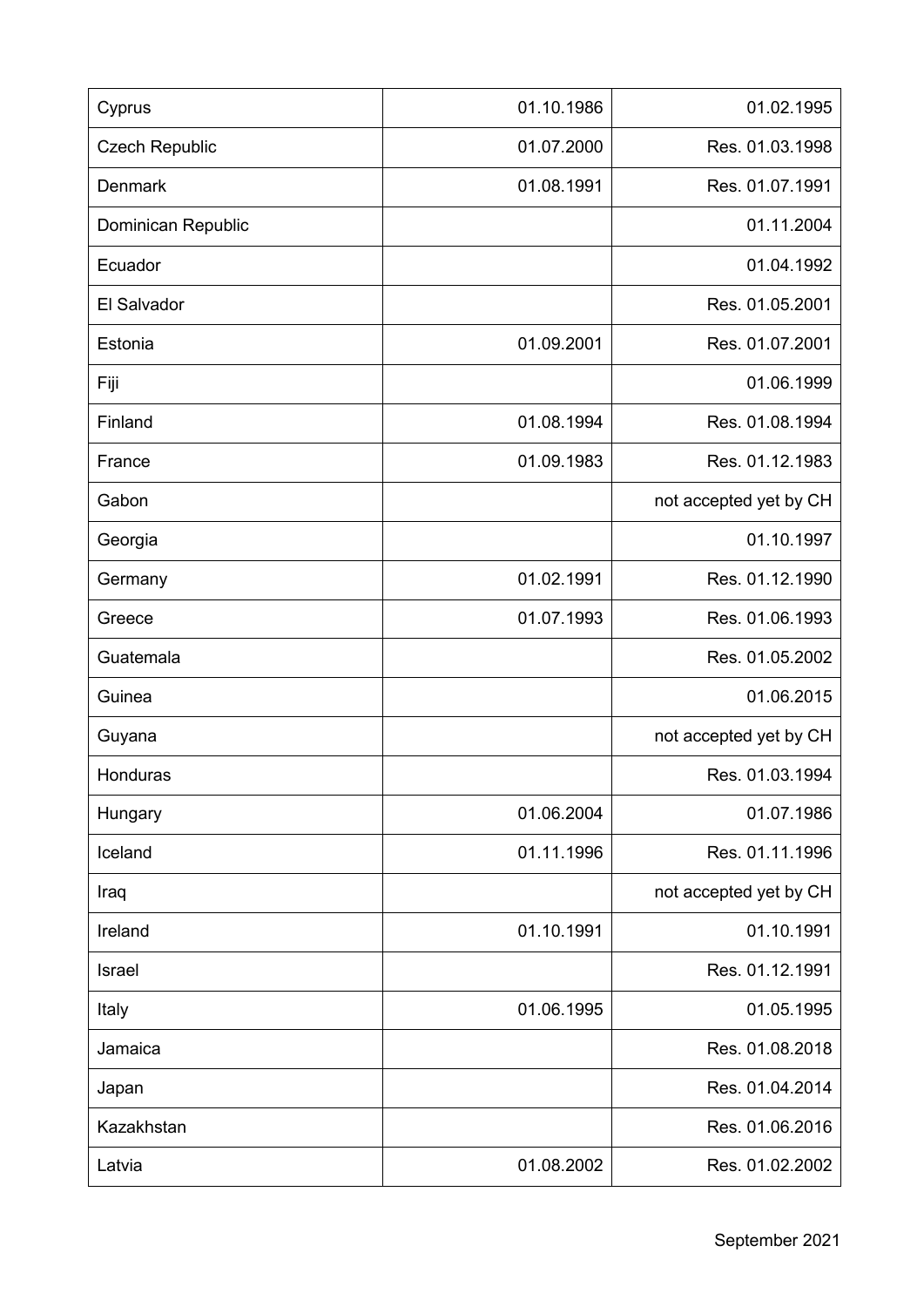| Lesotho                      |            | not accepted yet by CH |
|------------------------------|------------|------------------------|
| Liechtenstein                | 01.08.1997 |                        |
| Lithuania                    | 01.05.2003 | Res. 01.09.2002        |
| Luxembourg                   | 01.09.1983 | Res. 01.01.1987        |
| Malta                        | 01.02.2000 | 01.02.2001             |
| <b>Mauritius</b>             |            | Res. 01.06.1993        |
| Mexico                       |            | 01.09.1991             |
| Monaco                       |            | Res. 01.02.1993        |
| Montenegro                   | 06.06.2006 | 03.06.2006             |
| Morocco                      |            | 01.06.2010             |
| <b>Netherlands</b>           | 01.09.1990 | Res. 01.09.1990        |
| New Zealand                  |            | Res. 01.08.1991        |
| Nicaragua                    |            | 01.03.2001             |
| Norway                       | 01.05.1989 | Res. 01.04.1989        |
| Pakistan                     |            | not accepted yet by CH |
| Panama                       |            | Res. 01.05.1994        |
| Paraguay                     |            | 01.08.1998             |
| Peru                         |            | 01.08.2001             |
| Philippines                  |            | not accepted yet by CH |
| Poland                       | 01.03.1996 | Res. 01.11.1992        |
| Portugal                     | 01.09.1983 | 01.12.1983             |
| Republic of Korea (South)    |            | Res. 01.06.2015        |
| Republic of Moldova          | 01.05.2004 | Res. 01.07.1998        |
| Republic of North Macedonia  | 01.03.2003 | 01.12.1991             |
| Romania                      | 01.09.2004 | 01.02.1993             |
| <b>Russian Federation</b>    |            | Res. 01.06.2015        |
| <b>Saint Kitts and Nevis</b> |            | Res. 01.08.1994        |
| San Marino                   |            | Res. 01.03.2007        |